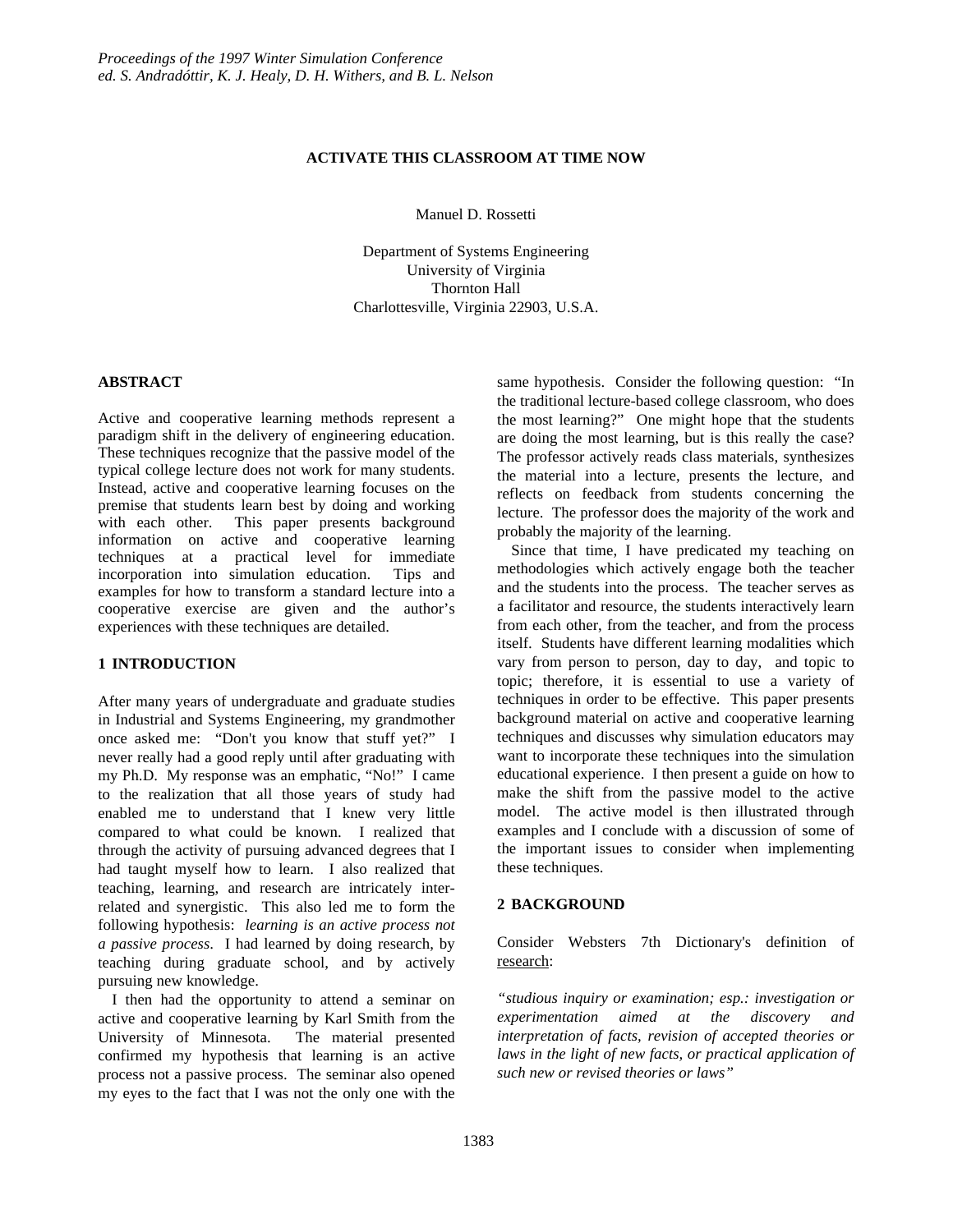Websters defines learning as:

*"to gain knowledge or understanding of or skill in by study, instruction, or experience"*

Research is something that is performed, i.e. it is an active process. The ultimate goal of research is to gain knowledge about the topic under consideration, i.e. to learn about the topic and then to formulate and present an interpretation of what has been learned, i.e. to teach about the topic. Now, compare this to Thompson and Jorgensen's (1989) discussion of how knowledge is gained during active learning, "knowledge is *directly* (emphasis added) experienced, constructed, acted upon, tested, or revised by the learner." In other words, the researcher and the learner are one in the same. The active learning paradigm attempts to shift students from the passive mode of receiving knowledge to the active role of generating, synthesizing, understanding, and applying knowledge.

Why then do many college professors rely on the standard lecture as the primary mechanism for instruction. The lecture allows us to remain in the researcher role, since as previously mentioned, we are responsible for generating, synthesizing, understanding, and presenting the knowledge to the students. In addition, the lecture model is the model that we most commonly experienced as students. I am not advocating the replacement of the lecture model. I am suggesting that by incorporating active and cooperative learning techniques into a lecture one can better serve the variety of learning modalities which research, see for example, McCaulley et al. (1987), has shown to exist in the engineering classroom.

Meyers and Jones (1993) suggest that talking/listening, writing, reading, and reflecting are four major elements of active learning. In different ways, each of these activities helps students to: impart and receive information, clarify, organize, receive feedback, develop empathy, appreciate different perspectives, test ideas, see connections, create, recognize assumptions, prioritize, etc. Additional research, see Smith (1993) and Smith and Starfield (1993), suggests that model building is also an essential element of active learning within the engineering classroom. In addition, the ability to work in supportive groups on problems, see for example Astin (1987) and Johnson and Johnson (1989) can be a significant catalyst for improved learning.

Smith (1994) describes cooperative learning as "students working together to get a job done in a classroom where students are concerned about each other's learning in addition to their own." Johnson, Johnson, and Smith (1991) have characterized cooperative learning as having five basic elements:

- 1. Positive Interdependence
- 2. Face-to-Face Promotive Interaction
- 3. Individual Accountability/Personal Responsibility
- 4. Collaborative Skills
- 5. Group Processing

Positive interdependence refers to the creation of a learning atmosphere in which the success of the group is dependent upon the success of every individual in the group. Simply assigning a group task is not enough. The reward system and the roles of group members must be structured to foster inter-dependence. A very simple technique used by Karl Smith during his seminar was to only provide one copy of the task to each group. In that way, the group had to share the paper and thus become more dependent on one another. Face-to-Face promotive interaction tries to engage the student in explanations of their learning process to fellow students. The idea is to get students teaching each other. Individual accountability addresses the issue of assessing individual student work within the group effort. It goes further than individual assessment. Feedback to the entire group of individual performances is a critical part of individual accountability. An example is to randomly call on a team member to present the group's work. This creates the pressure on the group to ensure that every group member understands the work performed by the group. Collaborative skills refers to the need to teach students how to function within a group. They should have an understanding of group dynamics, active listening methods, conflict-management, and other social skills necessary to function effectively in a group. Finally, group processing tries to engage the students in a self evaluation exercise. Smith (1994) suggest having the students answer the following two questions: 1) "What is something each member did that was helpful for the group?" and 2) "What is something each member could do to make the group even better tomorrow?"

There are variety of ways to structure groups for learning and to incorporate group work into a course. Smith (1994) classifies groups into three categories. The first is informal learning groups which are "short term and less structured." The second is formal learning groups which are formed around completing a task which might take some period of time. The third is cooperative base groups which are long lasting and supportive in nature.

Many teachers think that they are already using cooperative learning because they allow the students to work in groups. Successful cooperative learning is not just group work, it incorporates the five elements listed above in a synergistic manner. Without each of these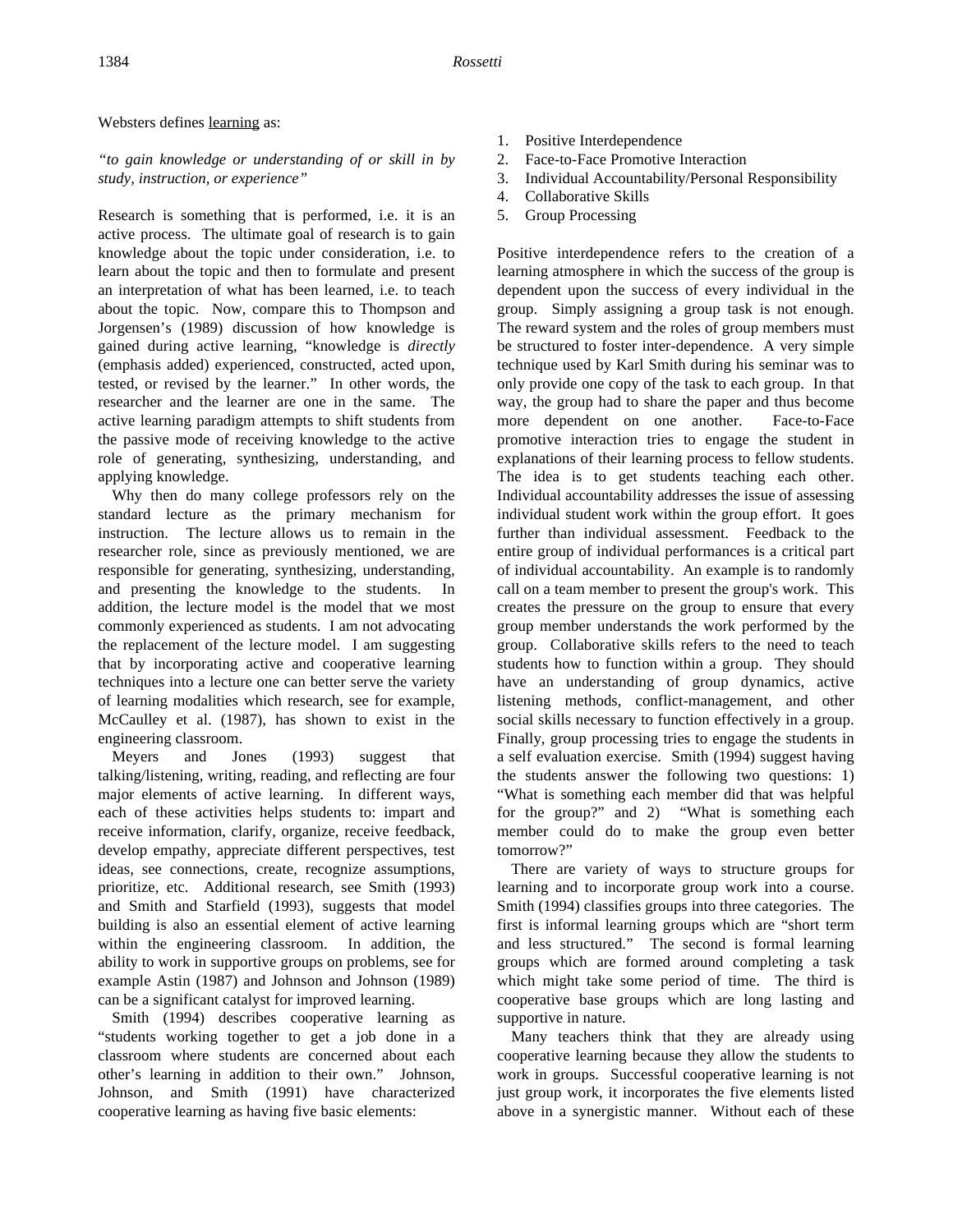elements group work can actually be a hindrance to student learning, see Smith (1995). In a sense, cooperative learning uses teams of students not groups of students. Katzenbach and Smith (1993) define a team as:

*"A small number of people with complementary skills who are committed to a common purpose, performance goals, and approach for which they hold themselves mutually accountable."*

In the next section, I present some simple strategies for implementing cooperative learning in the simulation classroom.

# **3 MAKING THE SHIFT**

Getting started with cooperative learning methods is not as hard as it may seem. The best advice is to proceed slowly in an iterative fashion by incorporating miniactivities into strategic locations within a lecture. With each presentation of the lecture, take the opportunity to add additional activity based material or to fix old activities which did not achieve their intended purpose. Perhaps the easiest method is the "turn to your neighbor" strategy or as it is sometime called "think-pair-share." This informal group strategy consists of a short task (3-5 minutes) which is given to pairs of students. Typical tasks include summarizing the material, solving a simple problem, and formulating an example of how the theory applies. This strategy is also a good mechanism for starting discussion and allows the students to get comfortable with each other.

In simulation, there are often many definitions which must be understood so that communication may occur at a more productive pace. For example, we often refer to words such as event, state, activity, entities, resources, processes, etc. Instead of displaying these definitions, ask the students to: individually define the word, pair with a neighbor, compare definitions, and then consolidate to one definition. As the instructor, one can then randomly select students from different pairs to place their definition on an overhead and then ask each pair to compare and contrast the definitions with their own. This discussion can also be used to present a more formal definition on the overhead or to indicate where the students can find the traditional book definition. This technique will also work with more mathematical concepts especially at the graduate level. In this case, one can specify that a more precise mathematical definition is needed.

The next step is to develop activities for formal cooperative learning groups. These groups can last for the entire class period or over a span of several weeks.

Smith (1994) suggests that the role of the teacher contain the following five elements:

- setting instructional objectives
- pre-instructional decisions including the forming of groups, materials, and group roles
- explain task and cooperation
- monitoring and intervening to help with cooperation skills and learning
- evaluating and processing of the learning and group interaction

Smith (1994) also presents a lesson template for incorporating problem solving activities into the classroom. Other techniques include structured controversy, see Johnson, Johnson, and Smith (1986) and the jigsaw strategy, see Aronson (1987).

Finally, cooperative base groups can be incorporated into the entire course experience. Cooperative base groups consist of three to four students which function as a support group. They give each other assistance, encouragement, and feedback in the mastering of the material. They are responsible for ensuring that all members of the group have mastered the material and can provide a mechanism for performing course evaluation, see Schwartz (1996).

In the next section, I present illustrative examples of informal and formal cooperative learning exercises used within my undergraduate and graduate classes in simulation.

| <b>Exhibit 1: System Definition Concepts</b>                  |
|---------------------------------------------------------------|
| Objective: Allow students to internalize definitions          |
| <b>Setup:</b> Assumes familiarity with basic definitions. Ask |
| students to form pairs.                                       |
| Activity: Take 1 minute individually to review the            |
| definitions of entity, attribute, event, activity, and state  |
| variable. Take 2 minutes to list as many entities, events,    |
| activities, and state variables as you can for a Grocery      |
| Store. Share your list with your partner. Discuss your        |
| assumptions. With your partner, create a new list and         |
| explicitly list your assumptions. When you complete the       |
| activity compare your list with another group's list.         |
| Accountability: Randomly select 2-3 pairs of students         |
| and then randomly select 1 person from each pair to place     |

### **4 SIMULATION CLASSROOM EXAMPLES**

their list on the board and to explain their answer.

This section presents four examples of collaborative exercises which move from basic material to the more involved concepts within simulation. The first example given in Exhibit 1 is a turn to your neighbor activity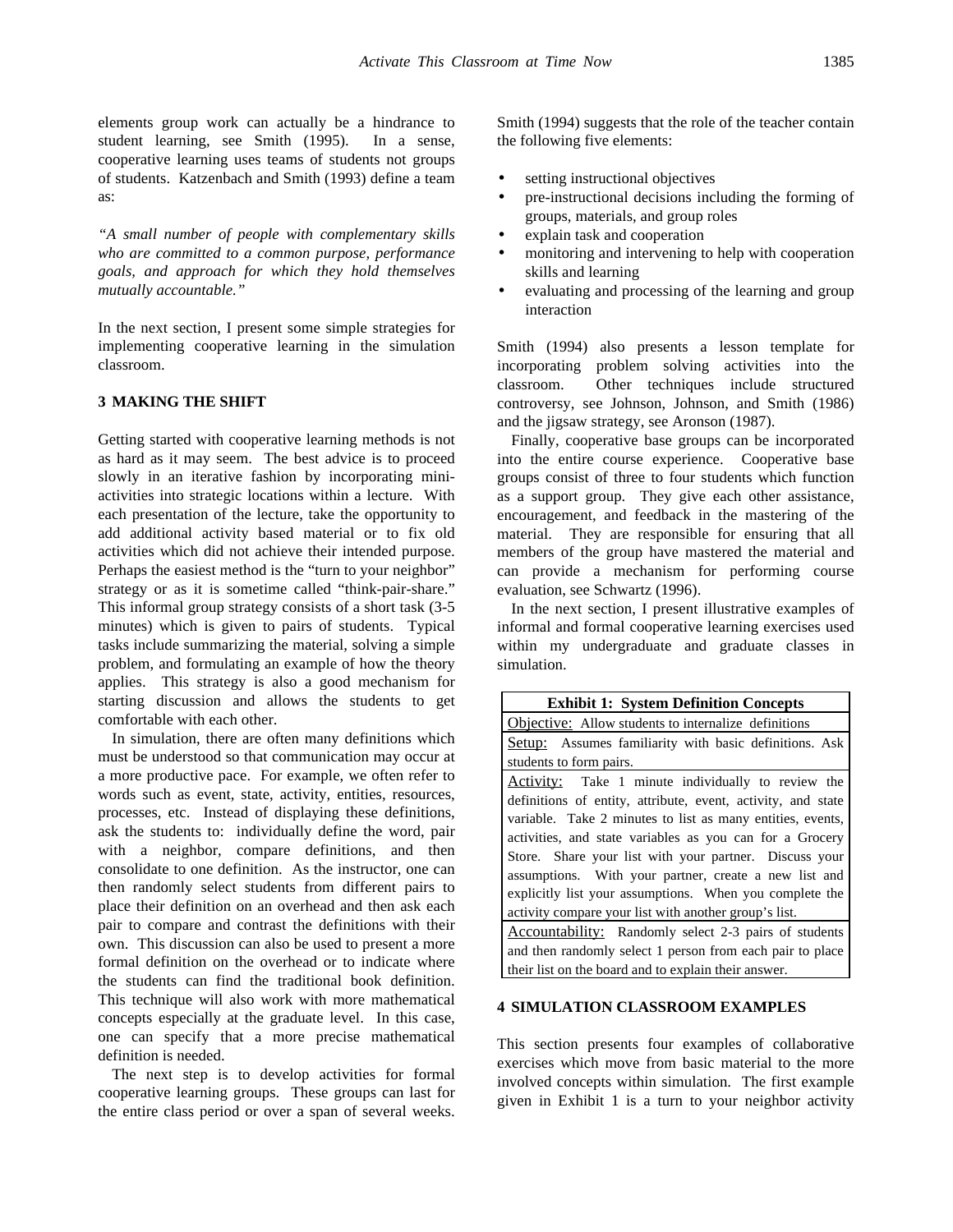utilized after a discussion of the meanings of entities, attributes, events, and state variables has occurred. As an alternative to asking students to make their own pairs, one can ask students to count off and then match up with the person next in numerical sequence.

As the teacher, it is important to listen in on the discussion of as many pairs as possible. When visiting each group, ask questions about their list and try to reemphasize the connection to the definitions. A grocery store is a rather vague system. This should create some tension for the students. Clearly, the identification of entities, attributes, etc. depends on the objectives of the study. Some pairs will not make this connection, this presents an opportunity to volunteer items for their list which may be valid under a different objective in order for them to make the connection.

### **Exhibit 2: Activity Cycle Diagramming**

Objective: To allow students to practice activity cycle diagramming

Setup: Assumes familiarity with basic symbols and notation of activity cycle diagramming. Ask students to count off 1,2,3, 1,2,3, etc. Each sequence of 1,2,3 forms a group.

Activity: Take 3 minutes individually to read the following system description from Davies and O'Keefe (1989).

Suppose we have a hospital with a ward such that the number of beds acts as the constraining resource. Patients who are identified as needing treatment are admitted to the ward, acquire a bed for treatment, and then are discharged. If a bed is not available in the ward the patient is placed on a waiting list. In this system, some patients require planned operations and some do not. They have their own separate arrival processes, and they join different waiting lists for entering the ward. Assume those patients that do not require an operation are to be given priority for an available bed. The operating room may also constrain the number of admissions to the ward. Patients who require an operation are put in a waiting list for the operating room after they have acquired a bed. There is only one operating room which is sometimes shut and sometimes open. After a patient has received their operation, they return to their bed for a post operative stay and then they are discharged.

- 1. Individually draw a pictorial representation for this system, e.g. rich picture.
- 2. As a group, draw an activity diagram for the system. Clearly label the entities, queues, and resources.

Accountability: Randomly select 1 group of students and then randomly select 1 person from the group to place their diagram on the board and to explain their answer.

Event graph diagramming and activity cycle diagramming are two commonly used techniques for specifying a language independent representation for a simulation model. A traditional approach to these methods is to explain the symbols and notation involved in the diagramming technique and then to illustrate the technique on a simplified example. Examples are an excellent opportunity for activating the classroom. Why should the students passively watch as the example is covered? Instead, setup an activity based on the example and then facilitate the student groups as they work through the example. Exhibit 2 illustrates a cooperative exercise for activity cycle diagramming.

### **Exhibit 3: Hit or Miss Estimation**

Objective: To motivate the students in the use of Monte-Carlo methods and allow problem solving and algorithm development practice.

Setup: Ask students to count off 1,2,3, 1,2,3, etc. Each sequence of 1,2,3 forms a group. The "1" person is to be the **Recorder**, the "2" person the **Facilitator**, and the "3" person the **Quality Checker**. The Recorder gets this problem sheet and records the groups answer. The Facilitator asks for rationale, elaboration, and generally questions assumptions of the model. The Quality Checker makes sure each member participates and is responsible for checking the quality of the product and process. Remember these roles are in addition to each person's responsibility to help to solve the problem.

Activity: Write pseudo code to estimate the value of  $\pi$ . Assume that you have a random number generator or function available which will generate random numbers in the interval [0,1]. In addition you have the information contained in Figure 1.



Do not use books as a reference; however, do use your class notes. Take 3 minutes individually to sketch out your idea for the solution, then formulate your group answer. You have 10 minutes. If your group gets done early, look around for another finished group and compare your solutions.

Accountability: Randomly select 2 pairs of students and then randomly select 1 person from each pair to place their solution on the board and to explain their answer.

I have found that as the subject matter difficulty increases it becomes important to break the task down into smaller steps. For example, on the activity cycle diagram exercise, I have added two steps to the task. A further refinement would be to have the students first list out either individually or as a group the resources, entities, queues, and attributes. Then, they can begin the drawing. As the instructor, I circulate among the groups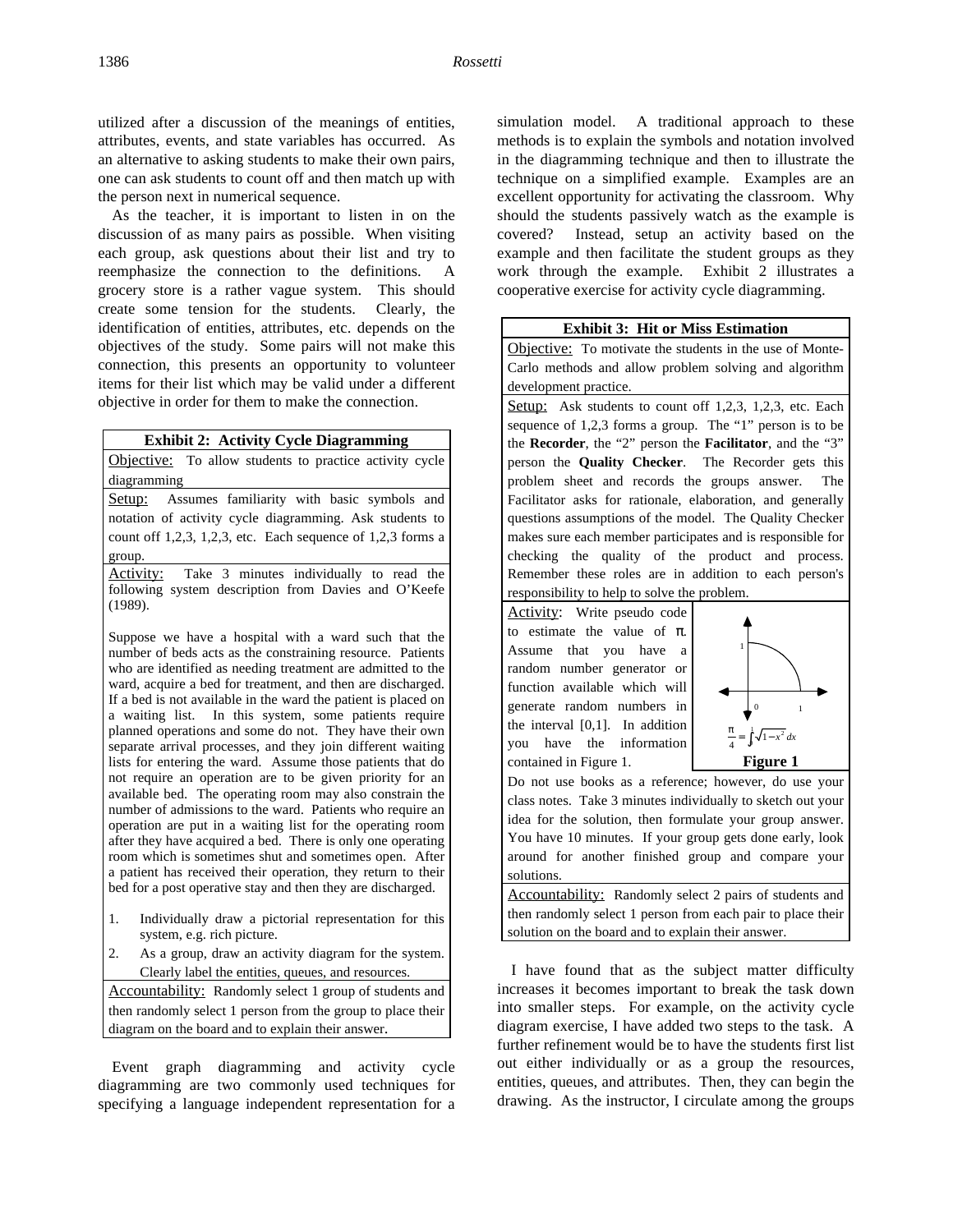to clarify the symbols or any misconceptions about the system. With activity cycle diagramming exercises, I often get questions about how students can represent something that is not in the basic notation. At the undergraduate level, I allow them to augment the diagram in any way they find appropriate. At the graduate level, I use this question to point them to literature which discusses further refinements.

Exhibit 3 introduces the notion of having clearly defined roles for the members of the group. Roles help to codify interdependence, collaborative skills, accountability, responsibility, and group processing. Katzenbach and Smith (1993) state the importance of roles to effective team work as follows:

*"Effective teams always have team members who over time, assume important social as well as leadership roles such as challenging, interpreting, supporting, integrating, remembering, and summarizing."*

As an illustration of another type of formal cooperative learning procedure, Exhibit 4 illustrates the jigsaw strategy. In this strategy, each member of a group is given a different section of the material to learn. The members are dependent upon each other to learn all of the material. This is accomplished through student to student teaching. In essence, this strategy works on the premise that in order to teach material you must first fully understand the material. Secondly, this strategy uses the concept of divide and conquer. This enables a larger quantity of material to be covered while still promoting positive interdependence. When using this strategy, it is important for the instructor to interact with the students. For example, the instructor may want to require a draft of the teaching material be turned in for review and comment.

Exhibit 5 illustrates how to incorporate a simulation language and computer demonstration into an active learning experience. A variation on having the students explain their solution to the entire class is to have each group member explain the group's answer to a member of another group. In addition to these examples, I have created exercises for writing events, hand simulation, random number and variate generation, and for the understanding of confidence intervals.

### **5 CONCLUSIONS**

After utilizing cooperative based learning strategies within the classroom, I have identified four major issues which need to be considered when implementing the techniques. The issues are: 1) Methods to perform individual and group assessment: 2) Amount of material covered versus quality of learning: 3) Graduate level

versus undergraduate level: 4) Methods to form groups to enhance learning.

| <b>Exhibit 4: Jigsaw Strategy</b> |  |  |
|-----------------------------------|--|--|
|                                   |  |  |

Objective: To have students learn and teach each other material.

Setup: Divide material into X sections. Randomly place students into groups with X members. Randomly assign each student in each group a section to cover.

Task: Your task in this group is to learn all of the material in Chapter 2 of Banks et al. (1996). Work cooperatively to ensure that all members of the group master all of the material.

Find a member in another group who has the same section as yourself. Work with that person to master the material. Develop a method to teach the material to other members in your group. Prepare visual aides for explaining the material. Plan active roles for your group members. Teach your groups members.

Find another pair with the same section of material to present. Review all materials. Revise both pair's materials using the best material from both presentations.

Accountability: During class, randomly select 1 group of students. Working with their paired partner have each member of the group teach the entire class their material. Each student pair is responsible for turning in their teaching materials.

Methods are needed to better assess an individual's learning within a group experience. Groups need to be monitored and structured so as to prevent less motivated students from "riding the coat tails" of the more effective team members. The examples presented in this paper represent techniques for use in the classroom. If cooperative learning activities are used as homework or projects then grading is an issue that must be seriously addressed. Johnson, Johnson and Smith (1991) covers grading in cooperative settings. A couple of key points to remember: 1) use a criterion referenced absolute scale (don't curve) and 2) structure the grading so that cooperation does not penalize the student. For example, give bonus points to each member of a team if the individual members scores are sufficiently high.

I have also found that activity based learning takes time. A tradeoff exists between how much material one can cover in a semester versus the quality of learning. One of the best places to do group activities is within the classroom to break up the standard lecture. These miniactivities during the class period reduce the volume of material that can be transferred to the student, but they also increase the student's motivation and understanding of the material presented. In designing a course for the graduate level, the sophistication of the activities can be increased. The material at the graduate level is more integrative as compared to undergraduate material.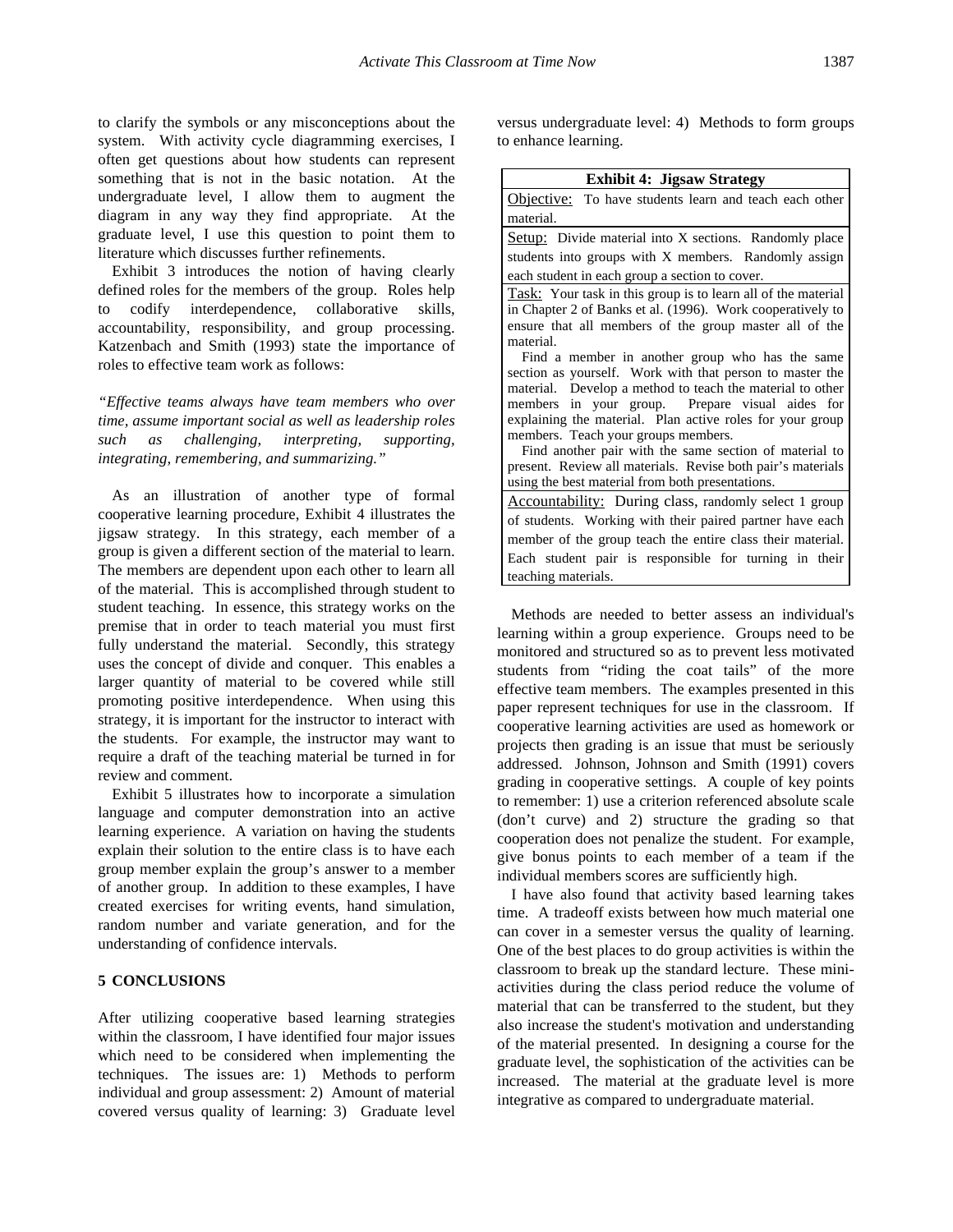| <b>Exhibit 5: Introducing Simulation Languages</b>       |  |
|----------------------------------------------------------|--|
| Objective: To have students solve there first simulation |  |
| problem using initial ARENA constructs.                  |  |

Setup: Assumes familiarity with basic constructs such as servers and arrivals from the ARENA common panel. Ask students to count off 1,2,3, 1,2,3, etc. Each sequence of 1,2,3 forms a group.

Activity: Take 10 minutes individually to read the following system description from Banks et al. (1995).

Jobs are started at a production area according to an exponential distribution with a mean of 5 minutes. The production process consists of three operations; drilling, milling, and grinding. There are 2 drills, 3 mills, and 2 grinders. The drills and grinders can have a maximum of 2 jobs waiting in the queue to be processed, and the mills can have up to three.

Upon arrival to the drill area, a job is processed for 6 to 9 minutes uniformly distributed. The job is then milled with a process time that is triangularly distributed with a minimum, mode, and maximum of 10, 14, and 18, respectively. Lastly, the job is processed in the grinder area according to the following discrete distribution: 25% require 6 minutes; 50% require 8 minutes, and 25% require 12 minutes.

Jobs that cannot enter a queue due to capacity limitations are ejected from the system. Transportation times between resources are assumed to be negligible. Random number stream 1 is used for all processes and arrivals.

Simulate the system for 40 hours and answer the following:

- 1. How many jobs are completed?
- 2. What is the utilization for each resource?
- 3. What is the total number of jobs ejected due to full queues?

4. What is the average number of jobs in each queue? Steps:

- 1. Individually draw a pictorial representation for this system, e.g. rich picture.
- 2. As a group, draw an activity diagram for the system. Clearly label the entities, queues, and resources.
- 3. Make a list of the ARENA constructs from the common or support panels needed to model this system. For each construct, clearly identify the dialog entries required.

Accountability: Randomly select 1 group of students. Have the group of students use the computer to input their model. They are to verbalize their process for the class. Each person in the class is responsible for turning in a completed model for the next class period.

I feel that it is critical that the current crop of graduate students be introduced to this learning method. Many of today's highly technical problems require professionals who can do research within a team environment. Graduate students also go into the teaching ranks. They need to have experience with and confidence in these innovative teaching methods in order to feel comfortable utilizing them in their teaching careers. Active and collaborative learning fits nicely with Problem Based Learning (PBL), see Wood (1994), which places the problem as the starting point for contextual learning. This should be contrasted to subject based learning which shows the theory first and the application second. To professional engineers, the ability to identify, formulate, and solve problems is essential to a successful career.

# **REFERENCES**

- Aronson, E. 1987. *The jigsaw classroom*. Berkley CA: Sage
- Astin, A. 1987. "Competition or cooperation? Teaching teamwork as a basic skill", *Change*, 19(5), pp. 12-19
- Banks, J., B. Burnette, H. Kozloski, and J. Rose. 1995. *Introduction to SIMAN V and Cinema V*, John Wiley & Sons, Inc.
- Banks, J., J. S. Carson, and B. Nelson. 1996. *Discreteevent system simulation*, 2nd Edition, Prentice-Hall
- Davies, R. and R. O'Keefe. 1989. *Simulation modelling with pascal*, Prentice-Hall.
- Johnson, D. W., and R. T. Johnson. 1989. *Cooperation and competition: Theory and research*. Edina, MN, Interaction Books.
- Johnson, D., R. Johnson, and K. Smith. 1991. *Active learning: Cooperation in the college classroom*, Edina, Mn: Interaction Book Company.
- Johnson, D., R. Johnson, and K. Smith. 1986. "Academic conflict among students: Controversy and learning", in *Social psychological applications to education*, edited by Feldman, R., Cambridge University Press, 199-231.
- Katzenbach, J. R. and D. K. Smith. 1993. *The wisdom of teams: Creating the high performance organization*. Cambridge MA: Harvard Business School Press.
- McCaulley, M. H., G. P. MacDavid, and R. Walsh. 1987. "Myers-Briggs Type Indicator and Retention in Engineering," *International Journal of Applied Engineering Education*, 3 (2), 99-109
- Schruben, L. 1983. "Simulation modeling with event graphs", *Communications of the Association for Computing Machinery*, Vol. 26, 957-963.
- Schwartz, R. A. 1996. "Improving course quality with student management teams", *ASEE Prism*, Jan. pp. 19- 23.
- Smith, K. 1993. "Designing a first year engineering course", In *Design Education in Metallurgical and Materials Engineering*, edited by M. E. Schlesinger and D. E. Mikkola, The Minerals, Metals, & Materials Society.